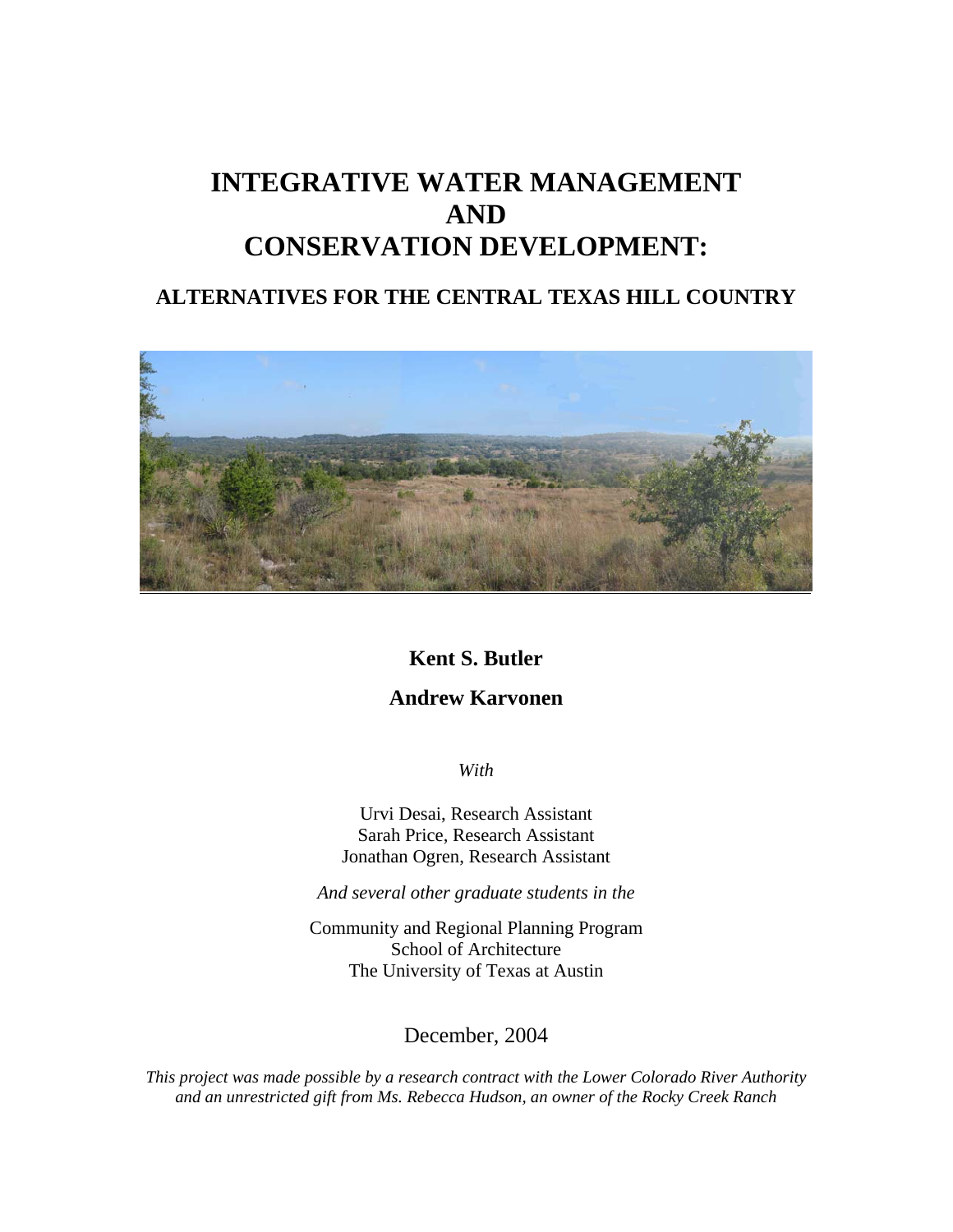# **TABLE OF CONTENTS**

|                                                                       | 33 |  |  |  |
|-----------------------------------------------------------------------|----|--|--|--|
|                                                                       |    |  |  |  |
|                                                                       |    |  |  |  |
|                                                                       |    |  |  |  |
|                                                                       |    |  |  |  |
|                                                                       |    |  |  |  |
|                                                                       |    |  |  |  |
| Feasibility of Using Reclaimed Effluent to Meet Irrigation Demand  57 |    |  |  |  |
| Methodology for Determining Water Quality Impacts  59                 |    |  |  |  |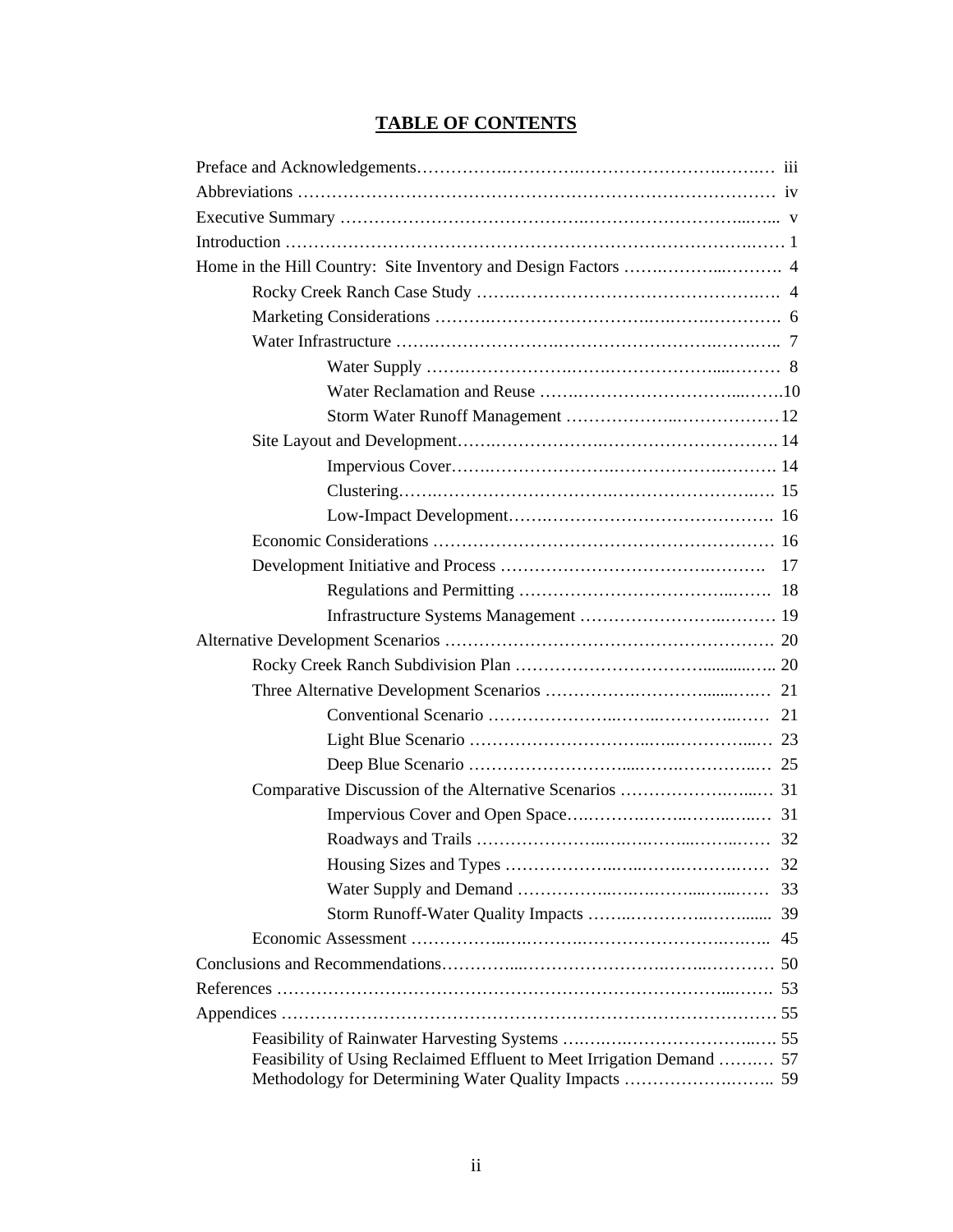#### **PREFACE AND ACKNOWLEDGEMENTS**

This study was conducted by faculty and students in the School of Architecture, Community and Regional Planning Program at the University of Texas at Austin. It was supported by a contract with the Lower Colorado River Authority and a gift to The University from Ms. Rebecca Hudson, representing the Rocky Creek Ranch in western Travis County. There were many important contributors to this study, all of whose assistance cannot be fully acknowledged. The principal contributors to the background research that informed this study were the following graduate students who enrolled in either of two research studios in 2003 and 2004, titled, CRP 383, "Urban Environmental Analysis" and "Applied Techniques in Environmental Analysis," both supervised by CRP Professor Kent Butler:

| Catherine Craig        | Kathleen Ligon         |
|------------------------|------------------------|
| Urvi Desai             | Meeta Morrison         |
| Lawrence Diamond       | Jonathan Ogren         |
| Eric Geppelt           | Sarah Price            |
| Sylvia Leon Guerrero   | <b>Steven Rossiter</b> |
| <b>Andrew Karvonen</b> | Devashree Saha         |
| Katherine Kier         | James Vaughan          |
| Jin-Oh Kim             | Julie Warr             |
| Dalbyul Lee            | <b>Emily Young</b>     |
|                        |                        |

Special acknowledgement must be given Urvi Desai, Andrew Karvonen, Jonathan Ogren, and Sarah Price, who contributed supplemental research and graphical support following the completion of the studios. Urvi Desai produced many of the graphics in this report; and Andrew Karvonen provided considerable additional research and documentation; and Jonathan Ogren refined the economic cost spreadsheets; and Sarah Price completed many specific research tasks initiated by others.

Other public officials and private consultants who were invaluable contributors to the research and feasibility analyses of this project include the following:

#### City of Austin:

Patrick Hartigan, William Hoffman, Seyed Miri, Richard Peterson, Les Tull, George Zapalac

Lower Colorado River Authority (LCRA):

Burt Carter, Glenda Champagne, Kevin Crittendon, Angie Flores, Thomas Hegemeir, Sheri Kuhl, William Leisering, Ken Manning, Nora Mullarkey, Mary Ann Neely, Janet Stevenson

Texas Commission on Environmental Quality (TCEQ): Ren Berra, Jim Highberg, Michael Lannen, James McCain, Heidi Wittenborn

Travis County Transportation and Natural Resources Don Griggsby, Robert Morris

The University of Texas at Austin Michael Barrett, P.E., Christene Moore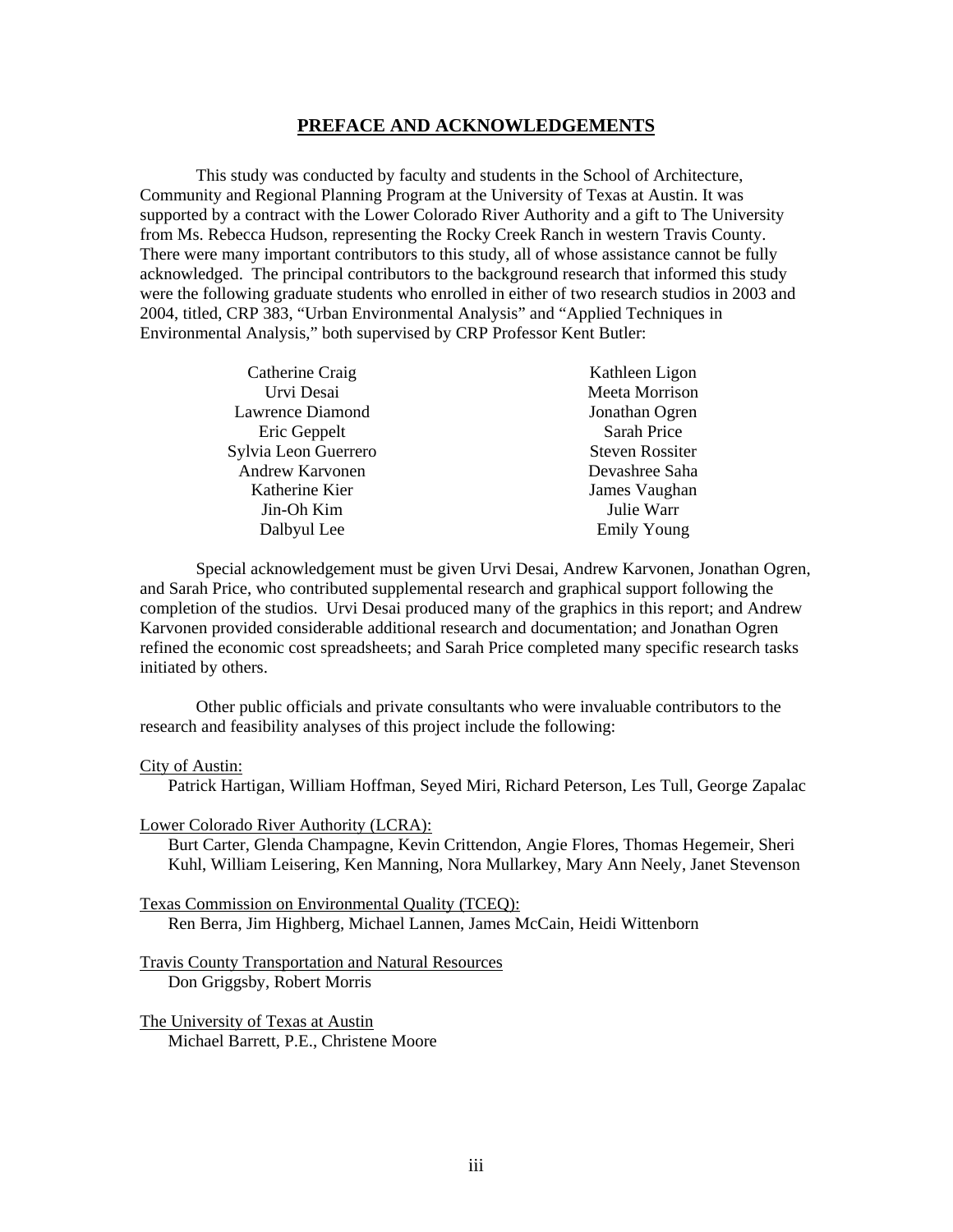Private Consultants, Contractors, and other Professionals:

David Armbrust, Attorney, Armbrust and Brown, LLP Beryl Armstrong, Plateau Land and Wildlife Management Jim Blair, Bee Cave Drilling, Inc. Rob Bookheim, APEC Engineering and Construction Charles Bush, City of St. Petersburg, FL, Reclaimed Water Division Richard Heinichen, Tank Town, Inc. Rebecca Hudson, Landowner and Developer Jeffrey Kingsbury, McStain Neighborhoods Clif Ladd, Loomis Austin, Inc. Mike McIlveen, M.D., Tank Town, Inc. Carlotta McLean, Real Estate Agent Tyler Molatore, Orenco Systems John Noell, P.E., Urban Design Group Mike Ridley, Ridley Development Management Julio Sattler, Wastewater Solutions Paul Smith, Richardson Verdoorn, Inc. Jeff Snowden, Onsite Systems, Inc. Ron Tyne, Rocket Properties David Venhuizen, P.E., Engineering Consultant Paul Vetter, Barley & Pfeiffer, Architects Gail Vittori, Center for Maximum Potential Building Solutions Don Walden, Land Development Consultant Edward Wendler, Jr., Land Development Consultant Steven Wilkie, Cerrozona Construction Services, Inc. Steven Windhager, LBJ Wildflower Research Center David Zorn, APEC Engineering and Construction

#### ABBREVIATIONS USED IN THIS REPORT:

- *BMP*….… Best Management Practices
- *CRP*…..… Community and Regional Planning Program, Univ. of Texas at Austin
- *gpd*……… gallons Per Day
- *gpcd*…..… gallons Per Capita-Da*y*
- *LBJ*……… Lyndon Baines Johnson
- *LCRA*….… Lower Colorado River Authority

 *LID*……… Low-Impact Development

 *MUD*….… Municipal Utility District

- *SOS*…...… Save Our Springs
- *TCEQ*…… Texas Commission on Environmental Quality
- *USFWS*…. U. S. Fish and Wildlife Service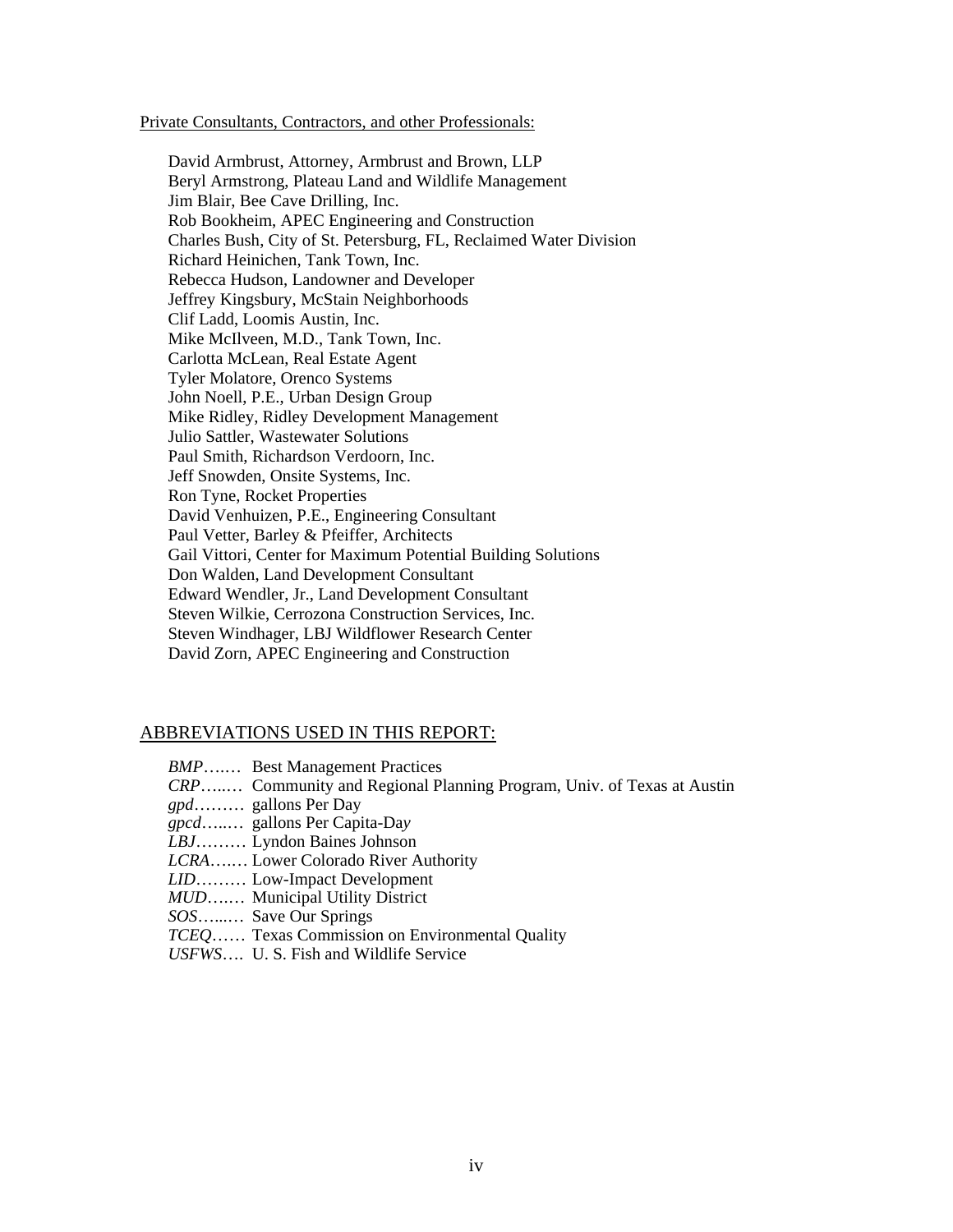#### **EXECUTIVE SUMMARY**

In the Central Texas Hill Country, citizens and local governmental entities are at a crossroads—new development proposals are prompting public action on long-term issues concerning regional water supplies, water reclamation and reuse, and storm runoff pollution control. Each land use/water supply decision that is made in the region has the potential to result in significant consequences in terms of future water supplies, economic cost, and ecological impact. The planning and design of new residential developments and water management strategies for the Hill Country will shape the future of the region in terms of water use, cost of living, water quality, and landscape/environmental stress. Various new approaches, such as "lowimpact development," "conservation development" and "integrated water management" have recently been pursued, but have not been sufficiently documented or critically evaluated.

In this study we will examine the Rocky Creek Ranch, a 468-acre tract located on Hamilton Pool Road in western Travis County. We will propose, model, and then critically analyze three alternative residential development scenarios, all prepared for this same tract. Each scenario is critically analyzed in terms of water supply and demand, water reclamation, impacts on downstream water quality, and economic cost. Our study makes a critical and quantitative assessment of the ways in which households and communities use water for domestic purposes. We find exciting opportunities to manage water much more efficiently in residential developments by integrating what are normally independent and unconnected water service functions of local utility operations. We will pose challenges for those who will bear the economic costs and environmental consequences of living in the Hill Country landscape.

#### The Study Site

The study site is bisected by Rocky Creek, which flows to the southeast into Little Barton Creek and then into the main stem of Barton Creek. Ultimately runoff from the site recharges the Edwards Aquifer and discharges from Barton Springs or associated springs, or into the Colorado River in central Austin. The landscape is representative of the Hill Country as found in western Travis and Hays counties. The soils are thin, with Glen Rose limestone outcroppings on the surface in some locations. Most of the land has previously been cleared for livestock grazing. The vistas across the Rocky Creek valley are beautiful and captivating; and the landscape is highly attractive as a potential site for a residential community. There is no municipal water supply or water reclamation utilities currently serving the area, but various options are being actively considered and plans are underway for new water services to be provided to the site.



Rocky Creek Ranch View along Rocky Creek to the Northwest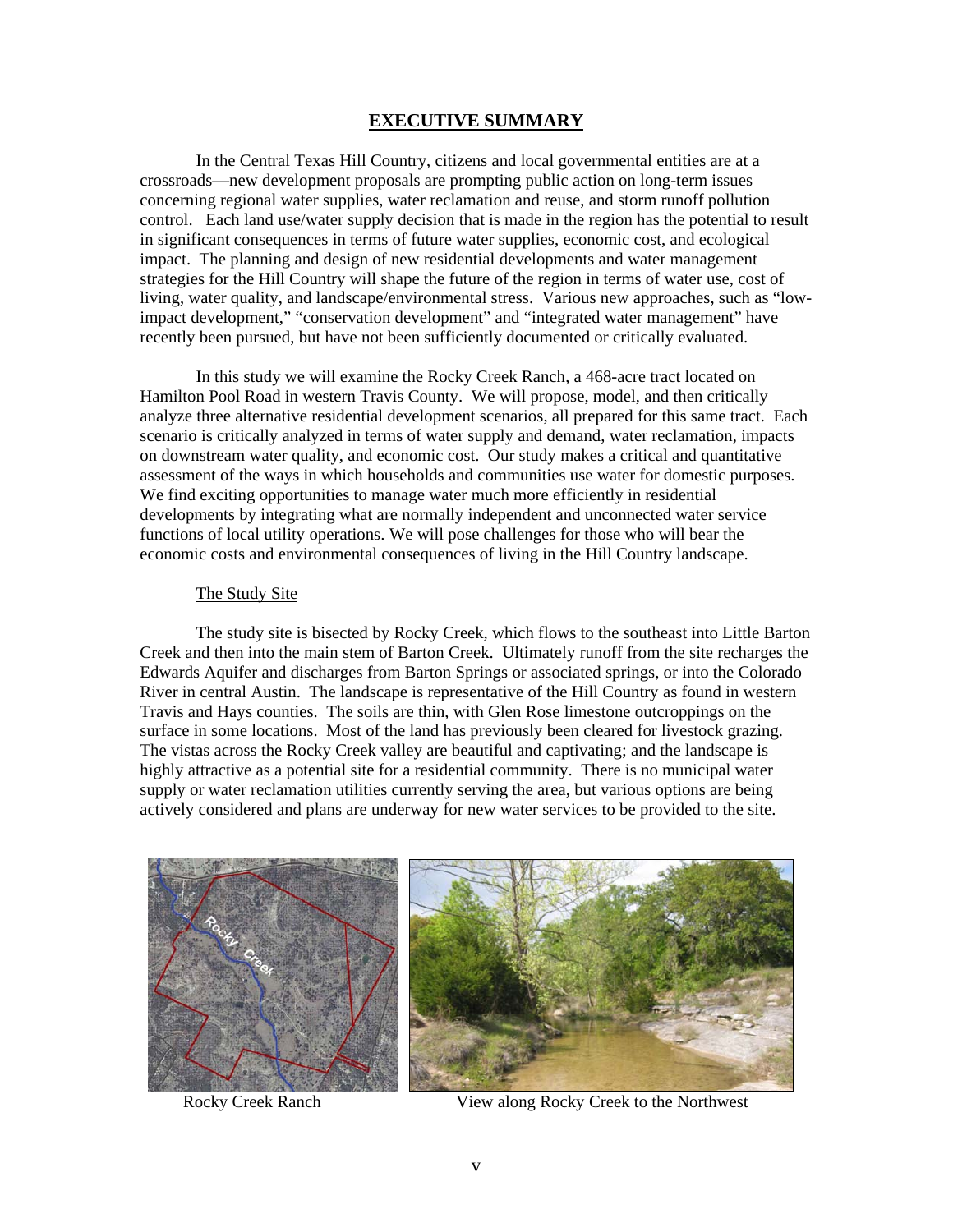#### Alternative Development Scenarios

Several alternative development site plans were prepared for Rocky Creek Ranch as part of a graduate studio project at the Community and Regional Planning Program of the School of Architecture, University of Texas at Austin. Three of the site plans were redesigned in greater detail so as to be representative of fundamentally different, but viable options for residential development in the Hill Country. The three development scenarios presented in this study specify the lotting pattern, transportation and drainage network, water and water reclamation services (including demands and production levels), storm water runoff management strategies, detailed landscaping assumptions, and other amenity features.



 **Scenario Scenario Scenario** 



Conventional Scenario: The Conventional scenario is typical in many ways of lowdensity suburban subdivisions in the Hill Country that were developed over the last 25 years. This plan consists of 230 single-family lots and houses, distributed relatively uniformly over the 468-acre tract, with open spaces provided in floodplains and streamside buffer zones (see figure above). Lot sizes range from a minimum of 1.0 to approximately 1.5 acres, each containing a home site and septic tank-drain field area that is approvable under county and state health regulations. The percent impervious cover for the entire 468-acre tract is approximately 11%; and in the 304 acres of net developed site area it is approximately 17%.

The proposed water supply is municipal surface water, provided to the development by the LCRA through a transmission line and storage tank on Hamilton Pool Road and feeding into distribution lines along the internal streets of the development. Water reclamation and disposal is achieved with onsite septic tank-soil absorption systems. Storm water quality management strategies consist of an array of sedimentation/filtration basins, vegetative buffer strips, and wet ponds within small tributaries.

Light Blue Scenario: The Light Blue scenario, named as such because it incorporates a considerable level of water- and land-conserving, or "blue" management practices, consists of 430 single-family lots and houses (see figure above). The development is clustered on the northeast half of the tract (northeast of Rocky Creek). Floodplain and streamside buffer zones, open space trail corridors, and a significant amount of undisturbed open space on the southwest side of the creek are provided by dedicating the land on the southwest side of the creek as a conservation easement, under separate ownership. The lot sizes on the northeast portion of the property range from 8,400 to 11,200 sq. ft. Impervious cover over the entire 468-acre tract is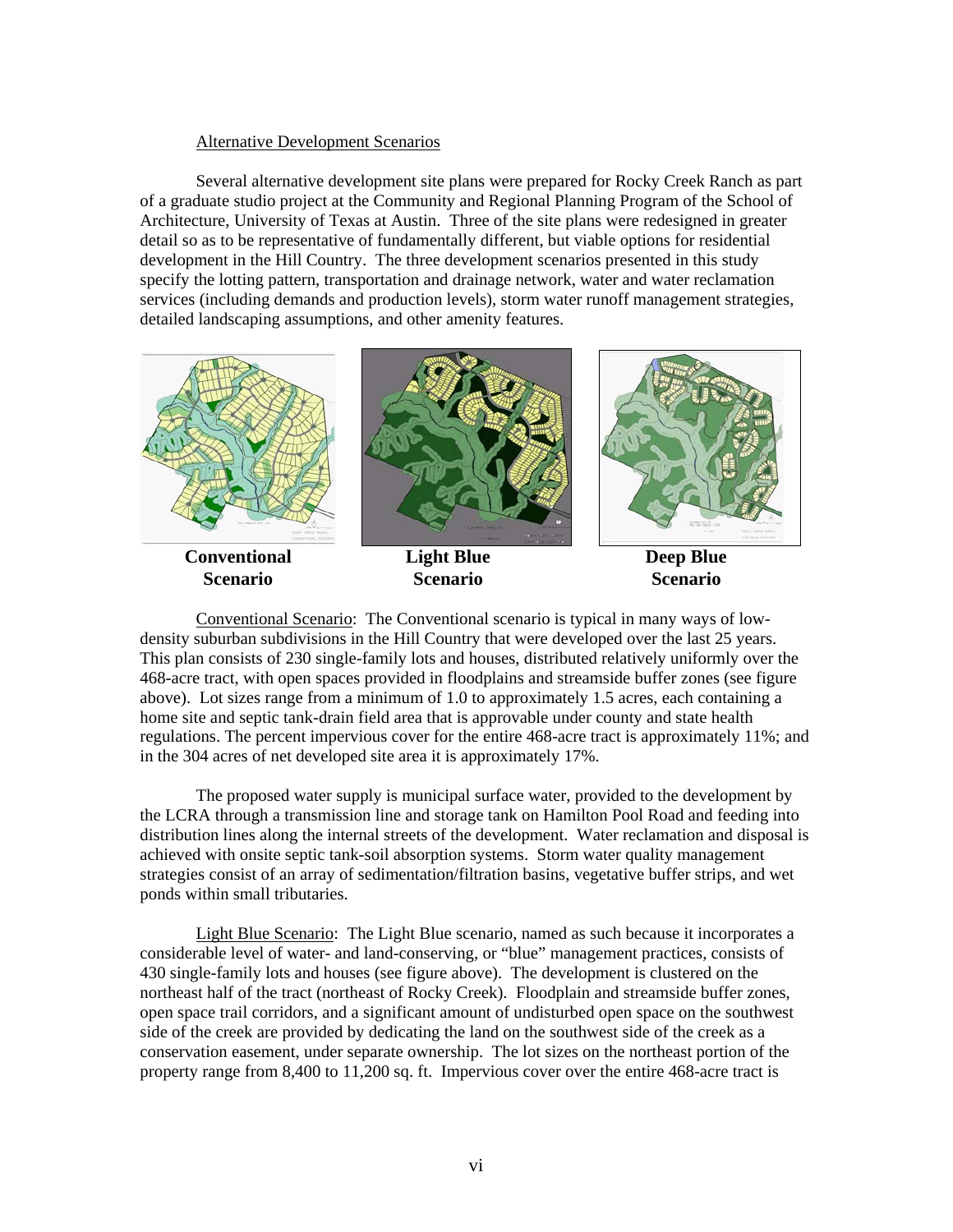approximately 12%, and the percent cover on the 128 acres of net developed site area in the northeast portion is approximately 45%.

The water supply is municipal surface water, provided by the LCRA, with a transmission line and storage facility on Hamilton Pool Road and distribution lines along the internal streets of the development (similar to the Conventional scenario). Water reclamation and disposal is achieved with a centralized advanced secondary treatment plant in the southeast corner of the tract and a subsurface drip irrigation system installed on virtually all of the remaining open spaces on the northeast half of the creek. Storm water quality management strategies consist of an extensive array of sedimentation/filtration basins, vegetative buffer strips, wet ponds, underground storm sewers, and overland flow within small tributaries.

Deep Blue Scenario: The Deep Blue scenario integrates conservation design and lowimpact development strategies to achieve very low water demand and environmental impact. It consists of 230 single-family lots and houses, developed in clusters of 14 to 36 units each, all on the northeast portion of the tract (see figure above). Open spaces include floodplains, streamside buffer zones, and a significant amount of undisturbed open space on the southwest two-thirds of the tract dedicated as a conservation easement, under separate ownership. Lot sizes are 10,500- 13,500 sq. ft. Impervious cover over the entire tract is approximately 7%; and the 68 acres of net developed area within the residential clusters is approximately 26%. However, since rainwater catchment systems are used to intercept rooftop runoff as a water supply, roof areas contribute almost no storm water runoff or pollutant loadings downstream. Accordingly, the effective impervious cover within the net developed site area is reduced to only 17%; and over the entire tract it is effectively only 4% after subtracting rooftop catchment areas.

The water supply is a combination of rainwater catchment system on each house, coupled with supplemental water from three municipal wells on the site (see figure below). The rainwater systems are the primary water supply for all indoor water demands. Approximately 13,500 gallons of cistern storage is specified, although size may vary with household preference and size. Total roof area (including oversized garages/rain barns) on each lot is in the range of 3,200-3,900 sq.ft. The water supply should meet all indoor water demands, even in dry periods, unless there is an extreme drought or excessive water use. In anticipation of such cases, each rainwater system is supplemented by a connection to the municipal well supply, whereby the household cistern can be filled from one of the wellhead storage tanks and pumping stations. The connection of the municipal well system to the household cistern is separated by an air gap to avoid any risk of crossover of water supplies.

The prototype rainwater harvesting system is conceptually planned based on collaborations with manufacturers, installers, and designers of systems operating in western Hays and Travis counties for the past 10 to 20 years. Similarly, the municipal well system is sized and determined to be feasible after holding consultations with engineering and well drilling professionals with experience in the Hamilton Pool Road area. The wells would be designed to provide at least 0.6 gallons per minute of firm water supply to each household at all times, even though in actuality it would be used only for supplementation during peak demand periods or significant droughts. The storage tanks would be sized to provide more than the minimum required by the State for a groundwater-based municipal water utility.

Outdoor irrigation water demands are met by a water reclamation and reuse system using several small clustered package treatment plants that utilize a recirculating filter process acceptable to State permitting entities (see figure below). The reclamation process is operated by a licensed utility operator and master irrigator. Disinfected reclaimed water is distributed to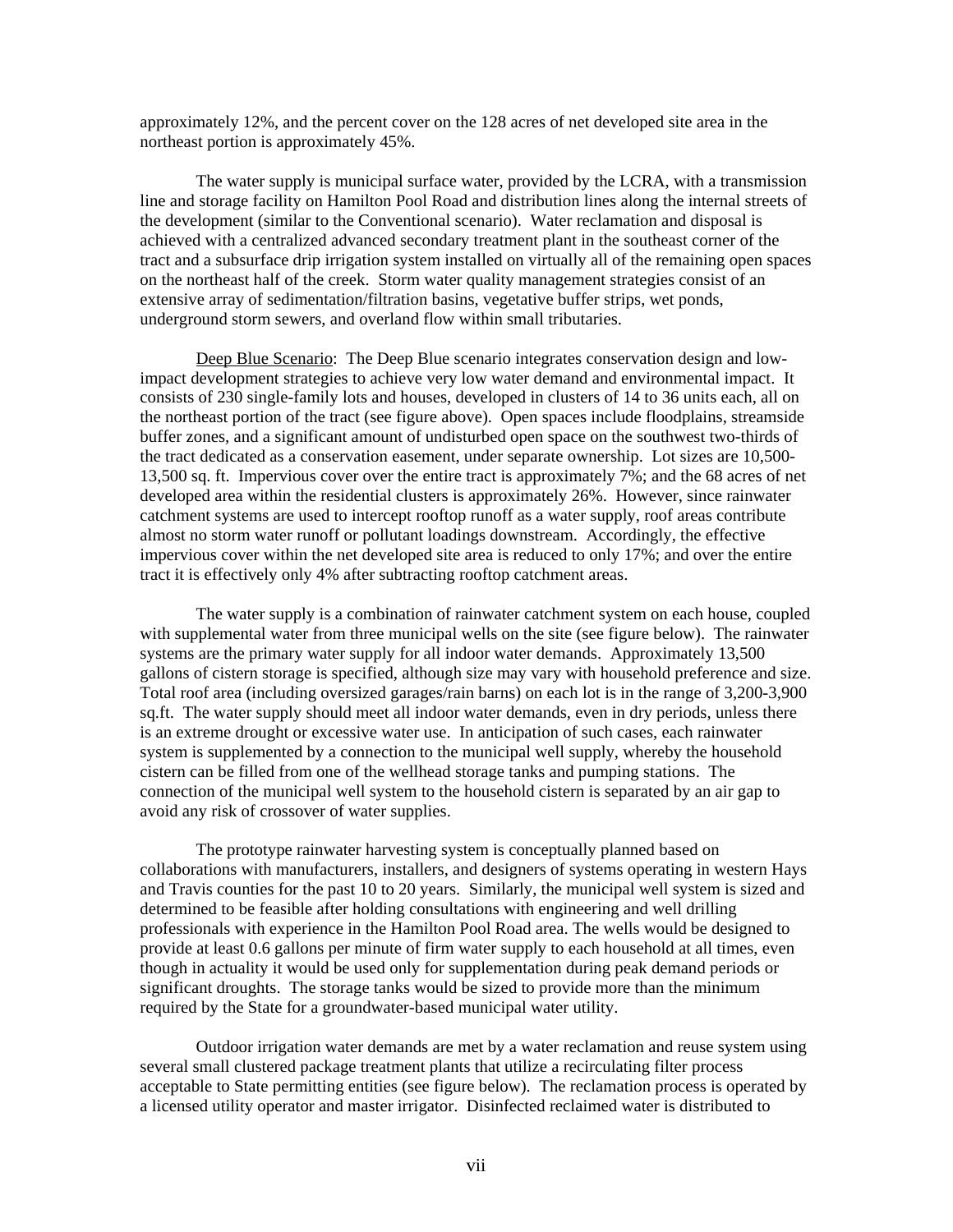pressure drip irrigation fields on each residential lot. Such practices are becoming widespread in other parts of the US, particularly in Florida and California.





**Prototype Rainwater Harvesting System Water Reclamation/Reuse System** 

#### Implications for Water Demand

The variations in water use and environmental impact among the alternative scenarios are considerable. The Conventional scenario includes relatively large lots with relatively large irrigated lawn areas, while the smaller lots in the Light Blue scenario require less outdoor irrigation. The Deep Blue scenario applies reclaimed, reusable effluent onto residential lawns and landscapes from the clustered package plants through underground drip irrigation systems. Homeowners may optionally demand supplemental water for outdoor irrigation based on personal household preference from their rainwater system or from the municipal well system.

Indoor water demand is assumed to vary considerably as well, ranging from 90 gallons per capita-day in the Conventional scenario to only 45 gallons per capita-day in the Deep Blue scenario. This aggressive conservation assumption is justifiable based on national surveys of communities that make full utilization of water conserving technologies and practices, with no noticeable changes in lifestyle.

Our study shows that in a single-family household in each of the three scenarios, the amount of "net water demand" – water that would need to be supplied from sources away from the development -- varies by a factor of 15-to-1 among the scenarios. The following figure summarizes the "total demand" of water, in gallons per day (gpd), that would be required in each scenario, as well as the "net demand" that would need to be supplied to a single-family house from offsite sources. They vary from 571 gpd in net demand for the Conventional scenario to only 37 gpd in the Deep Blue scenario. This analysis demonstrates the potential for significant water savings when we critically examine how we can integrate the various water services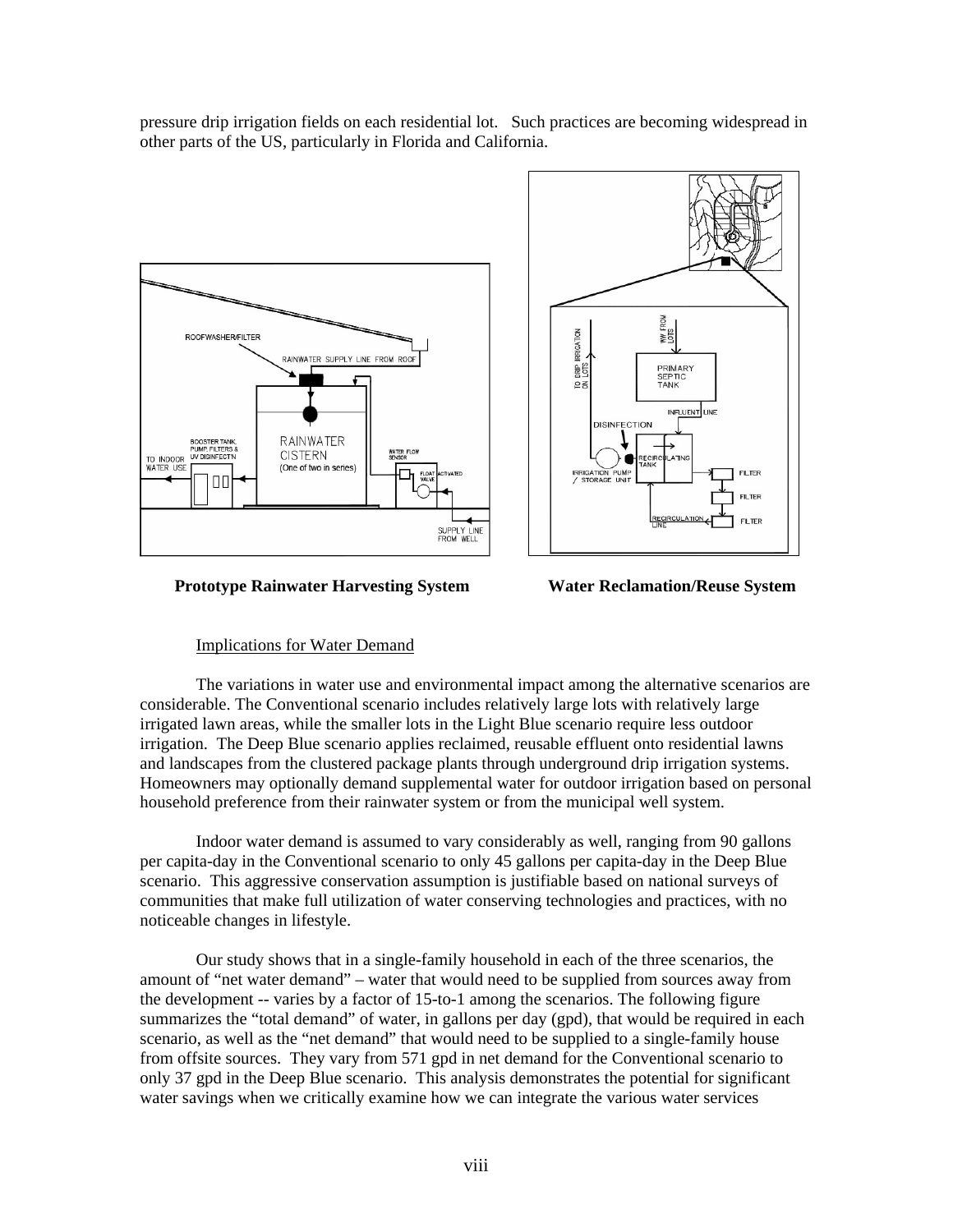provided to households.





#### Implications for Water Quality

Each scenario was further planned and designed to include "best management practices" (BMPs) to reduce storm water runoff pollution. We used the water quality protection recommendations of the US Fish and Wildlife Service (USFWS) for the Barton Springs watersheds as a general guide, but development of a detailed BMP design that would achieve strict adherence to the nondegradation provisions of the USFWS guidelines was not possible, given the time and resource constraints of this study. Instead, a panel of experts and a simplistic pollutant loading model was used to approximate the BMP strategy best suited for each scenario. The following assessment summarizes the expected performance of the BMP strategy developed for each scenario by the expert panel.

The Conventional scenario does not require much control of runoff volume as a result of the low overall impervious cover, but still needs a limited number of structural as well as nonstructural BMPs, including sedimentation-filtration basins, vegetative buffers, and wet ponds. The Light Blue scenario, with its intensive impervious cover in the northeast half of the site, requires considerably more use of structural, higher-maintenance BMPs to capture and detain storm runoff volumes and pollutant loads. This plan calls for several sedimentation-filtration basins, vegetative buffers, and wet ponds. The Deep Blue scenario, unlike the other two, is able to make full use of non-structural BMP strategies on account of its low impervious cover and considerable amount of open space situated to receive overland flow from developed areas. The runoff pollution is retained in bio-retention areas and filtered by vegetative buffer strips. It is clearly able to comply with USFWS guidelines.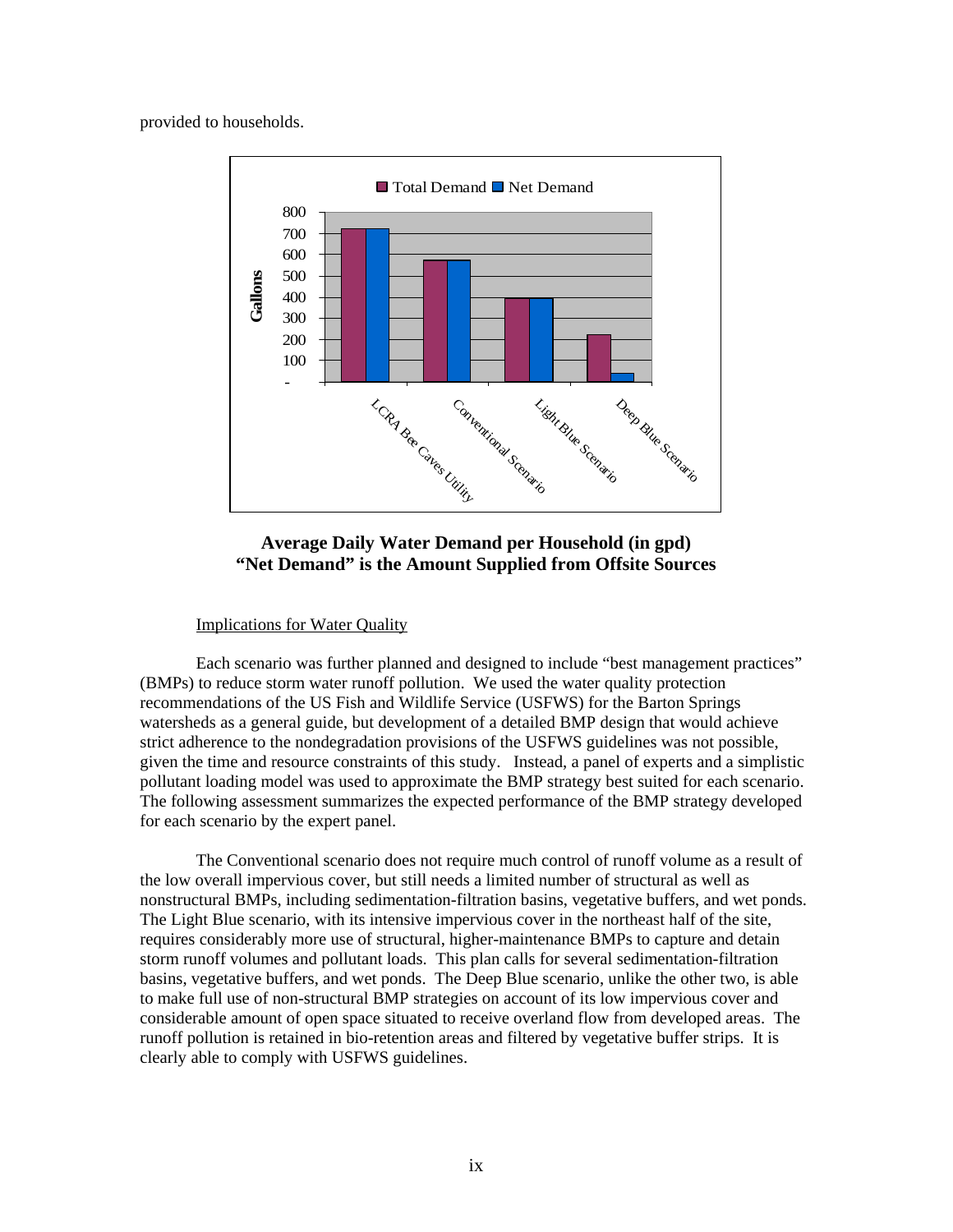The relative magnitudes of impact of the scenarios, in terms of pollutant loadings into receiving waters, are presented in the following figures. While the Conventional and Deep Blue scenarios have approximately the same number of lots, the Conventional scenario yields 2.2 times the amount of total suspended solids, 2.7 times the amount of phosphorus, and 2.0 times the amount of oil and grease, as compared to the Deep Blue scenario.



**Total Suspended Solids (TSS) Pollutant Loadings for the Three Scenarios** 



 **Total Phosphorus (P) Pollutant Loadings for the Three Scenarios** 



**Oil and Grease Pollutant Loadings for the Three Scenarios**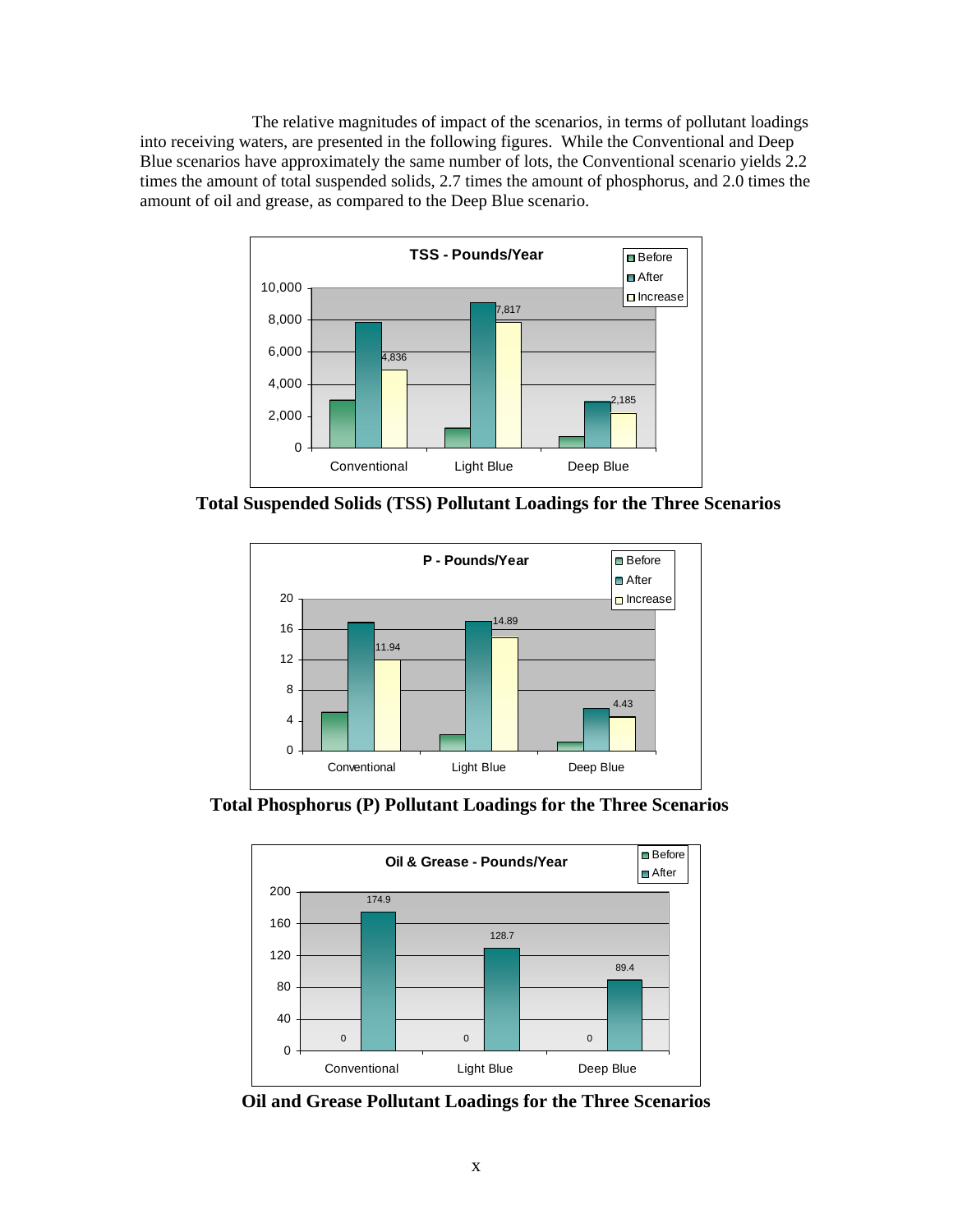#### Economic Assessment

We made a detailed estimation of the cost of constructing and maintaining the subdivision in each scenario as well as the ongoing costs to the home owner for all water services and associated landscape amenities. Cost estimations were developed in consultation with numerous engineering professionals, using typical construction prices of infrastructure built in the region in recent years, updated to winter 2003-04 prices. Altogether, some 80 cost factors were inventoried and estimated, ranging from water lines of certain diameters to water quality BMPs, to monthly user charges for water reclamation services, to developer interest charges for financing the development. The following tables summarize the costs of each scenario.

|                                       | <b>Conventional</b> | <b>Light Blue</b> | <b>Deep Blue</b> |
|---------------------------------------|---------------------|-------------------|------------------|
|                                       |                     |                   |                  |
| <b>Water Supply</b>                   | \$16,406            | \$14,009          | \$16,739         |
|                                       |                     |                   |                  |
| <b>Water Reclamation</b>              | \$10,000            | \$11,348          | \$11,151         |
|                                       |                     |                   |                  |
| <b>Landscape Irrigation</b>           | \$5,200             | \$4,160           | \$68             |
| <b>Storm Water Quantity and</b>       |                     |                   |                  |
| <b>Quality</b>                        | \$4,623             | \$6,107           | \$3,279          |
|                                       |                     |                   |                  |
| <b>Utility District</b>               | \$6,249             | \$9,692           | \$4,739          |
|                                       |                     |                   |                  |
| <b>Open Space</b>                     | \$528               | \$607             | \$376            |
|                                       |                     |                   |                  |
| Transp. & Other Infrastructure        | \$18,799            | \$12,916          | \$13,331         |
|                                       |                     |                   |                  |
| <b>Financing and Land Acquisition</b> | \$25,297            | \$14,418          | \$24,838         |
|                                       |                     |                   |                  |
| <b>TOTAL</b>                          | \$87,102            | \$73,258          | \$74,521         |

#### **Per Lot Construction Costs for Each Scenario**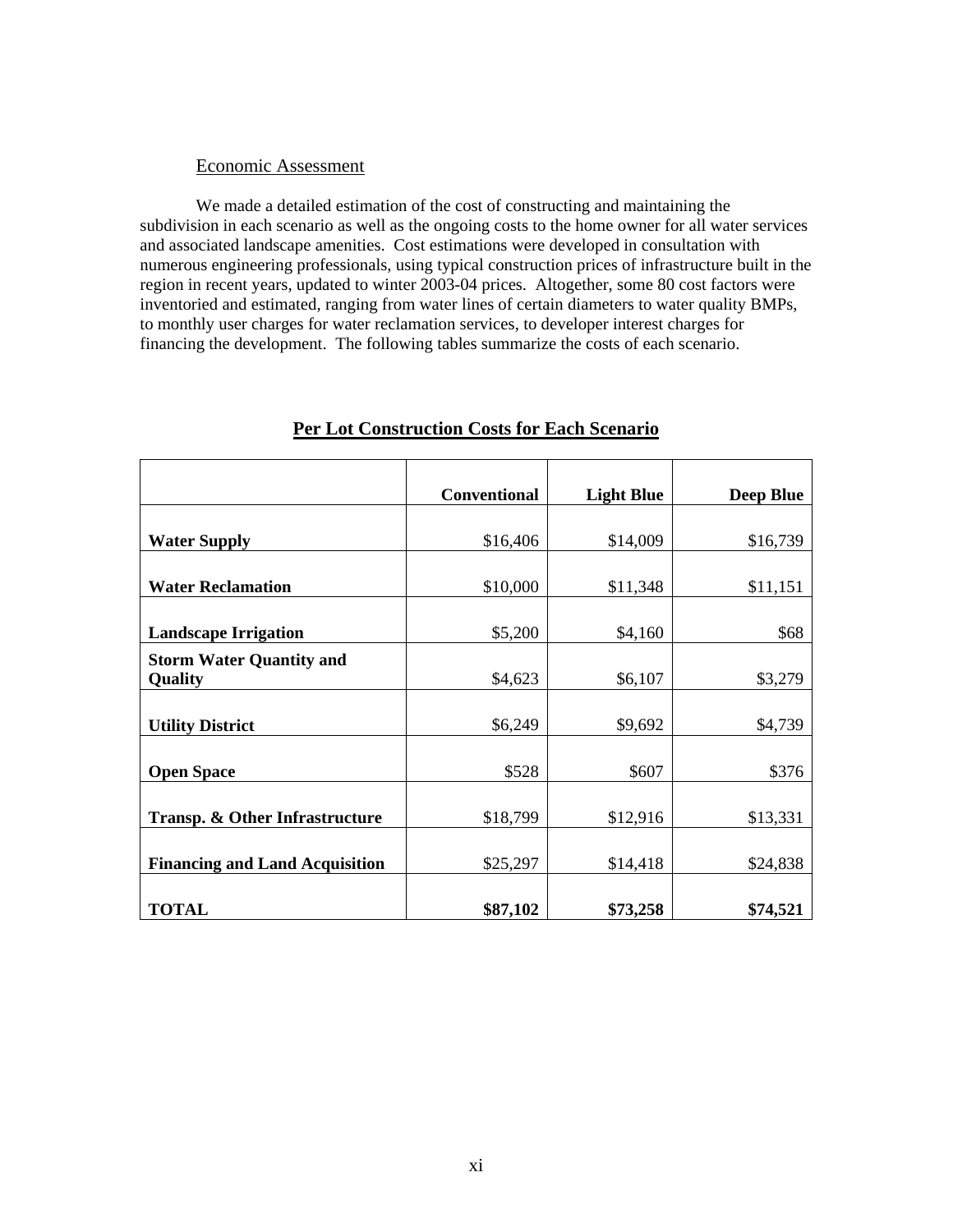|                                                         | <b>Conventional</b> | <b>Light Blue</b> | <b>Deep Blue</b> |
|---------------------------------------------------------|---------------------|-------------------|------------------|
| <b>Life-cycle Costs</b>                                 | \$266               | \$194             | \$199            |
| Administrative/Operational/<br><b>Maintenance Costs</b> | \$113               | \$134             | \$73             |
| <b>Total Ongoing Costs</b>                              | \$379               | \$328             | \$272            |

#### **Ongoing Monthly Costs per Living Unit for Each Scenario**

The most important contribution of this cost estimation procedure, aside from identifying the relative costs of different development scenarios, is the presentation of the various types of costs from different development designs in a common frame for comparison. It is now possible, for example, to compare the costs of water services provided by a central utility (e.g., LCRA) with those constructed by a developer (e.g., a private water utility), with those constructed by a house builder (e.g., rainwater catchment systems). Similarly, the varying means of funding and financing construction costs as well as ongoing services costs in the different scenarios can be compared side-by-side.

Many specific findings and observations are made from this analysis of construction costs in the main report. For example, while the Light Blue scenario contains 200 more lots than the Conventional or Deep Blue scenarios, the construction costs on a per lot basis are still comparable to those in the Deep Blue scenario. Another finding is that irrigation costs for the Deep Blue scenario are considerably lower than for the Light Blue scenario, since in the Deep Blue scenario, the residential irrigation systems are operated as a part of the water reclamation/reuse system, thereby achieving considerable savings in irrigation costs by not using potable surface water for outdoor irrigation.

Many findings are also evident in evaluating the ongoing costs to the home owner. Ongoing costs for the Light Blue scenario are considerably lower than those for Conventional; and correspondingly, the costs for the Deep Blue scenario are considerably lower than for the Light Blue scenario, for several reasons. The life-cycle costs (the ongoing costs required to cover repair and replacement) in the Conventional scenario are much higher, largely as a result of the shorter life-expectancy of the septic tank-soil absorption systems. And the administrative/ operation/maintenance costs of the Deep Blue scenario are considerably lower than both of the other scenarios, as a result of the nonstructural BMP strategies used, the rainwater harvesting systems, and other factors. In the coming years, these ongoing costs will become increasingly important, especially those costs that are subject to energy- and labor increases over time.

What are the revenue potentials of each scenario? While it is not possible to research and formulate reliable estimates of the marketability and lot sales velocity for each scenario, we can make an approximation of the lot sales price required to generate specified target net revenues (say, \$4 million) to the developer. Using the gross construction costs for all lots in each scenario,